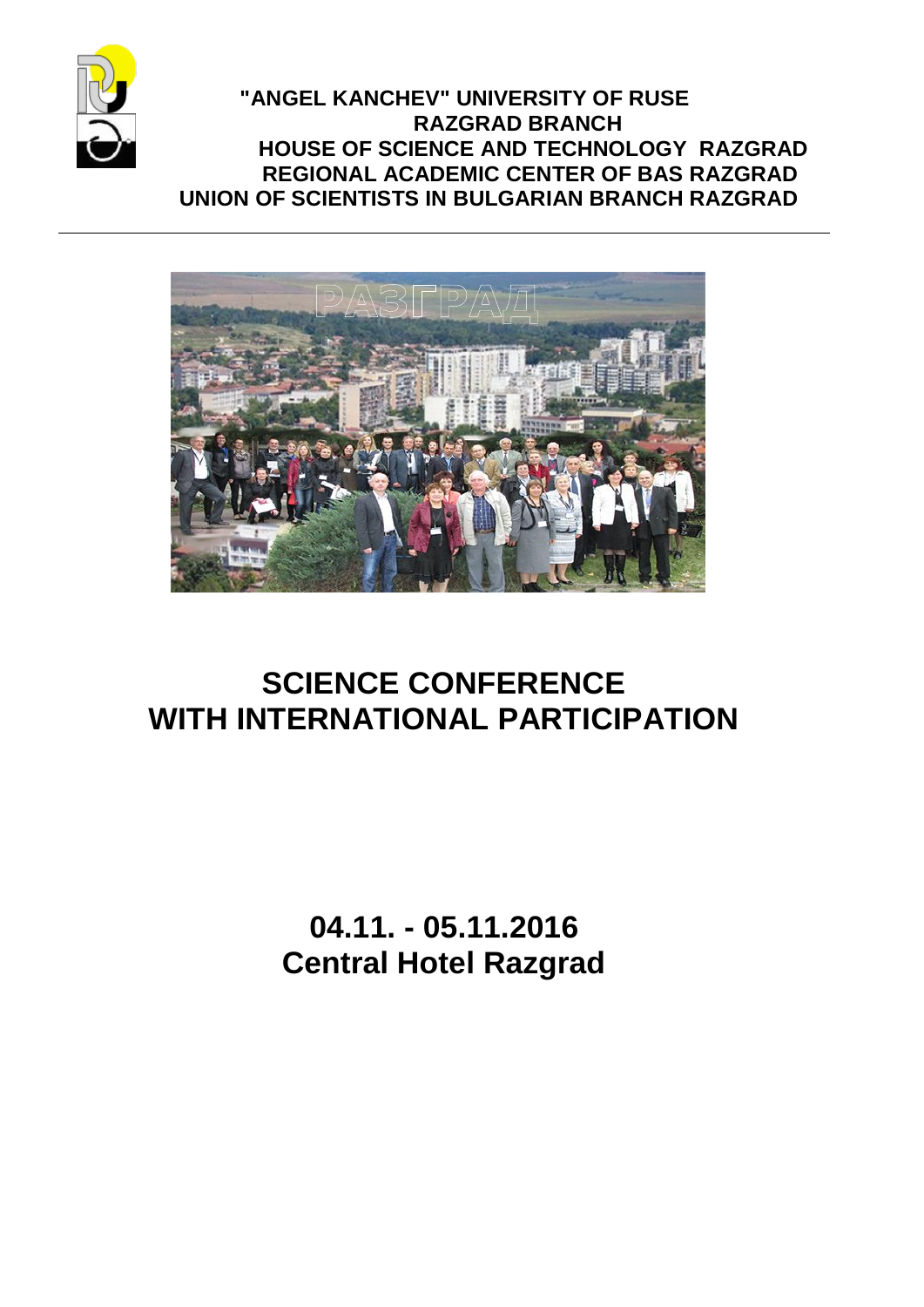# **PROGRAM OVERVIEW**

# **04.11.2016**

# **09:30 – 14:30 Central Hotel Razgrad - next to the Reception desk Registration of the conference participants**

# **11:00 LARGE CONFERENCE ROOM**

| Opening          |                |                                                    |
|------------------|----------------|----------------------------------------------------|
| Ceremony         |                |                                                    |
| Key note address |                |                                                    |
| 11:00            |                |                                                    |
|                  |                |                                                    |
|                  |                | <b>CARBON NANOTUBE-CACO3 NANOPARTICLE</b>          |
|                  |                | <b>COMPOSITES FOR AMPEROMETRIC BIOSENSORS</b>      |
|                  |                | Prof. Eleonora-Mihaela Ungureanu PhD               |
|                  | <b>PLENARY</b> | University "Politehnica" of Bucharest, Romania     |
|                  | <b>SESSION</b> | <b>USE OF PLEUROTUS MUSHROOM SUBLIMATED</b>        |
|                  |                | POWDER IN EUROPE. USE OF MUSHROOM                  |
|                  |                |                                                    |
|                  |                | POWDER IN SEMI- MANIFACTURED FOOD IN FAST          |
| $11.15 - 13.00$  |                | <b>COOKING</b>                                     |
|                  |                | <b>Martin Neshev</b>                               |
|                  |                | Razgrad, Bulgaria                                  |
| $13.00 - 14.00$  |                | Coffee Break (Lobby bar)                           |
|                  |                |                                                    |
| 14.00 - 16.30    |                | Meeting of the section "Biotechnology and Food     |
|                  |                | <b>Technologies " - Room 23</b>                    |
|                  |                | <b>Poster session:</b>                             |
|                  |                | <b>Section "Chemical Technologies" - Room 21</b>   |
|                  |                | Conference dinner - "Mimoza" complex - Razgrad     |
| 19:00            |                |                                                    |
| 05.11.2016       | $9.30 - 11.30$ | Meeting of the section " Chemical Technologies " - |
|                  |                | Room 23                                            |
|                  | $9.30 - 11.30$ | Poster session: section "Biotechnology and Food    |
|                  |                | Technologies "" - Room 21                          |
|                  |                | Awarding the authors of the best reports from two  |
|                  | 11.30          | sections with a crystal award "THE BEST PAPER".    |
|                  |                |                                                    |
|                  |                | <b>Closing remarks</b>                             |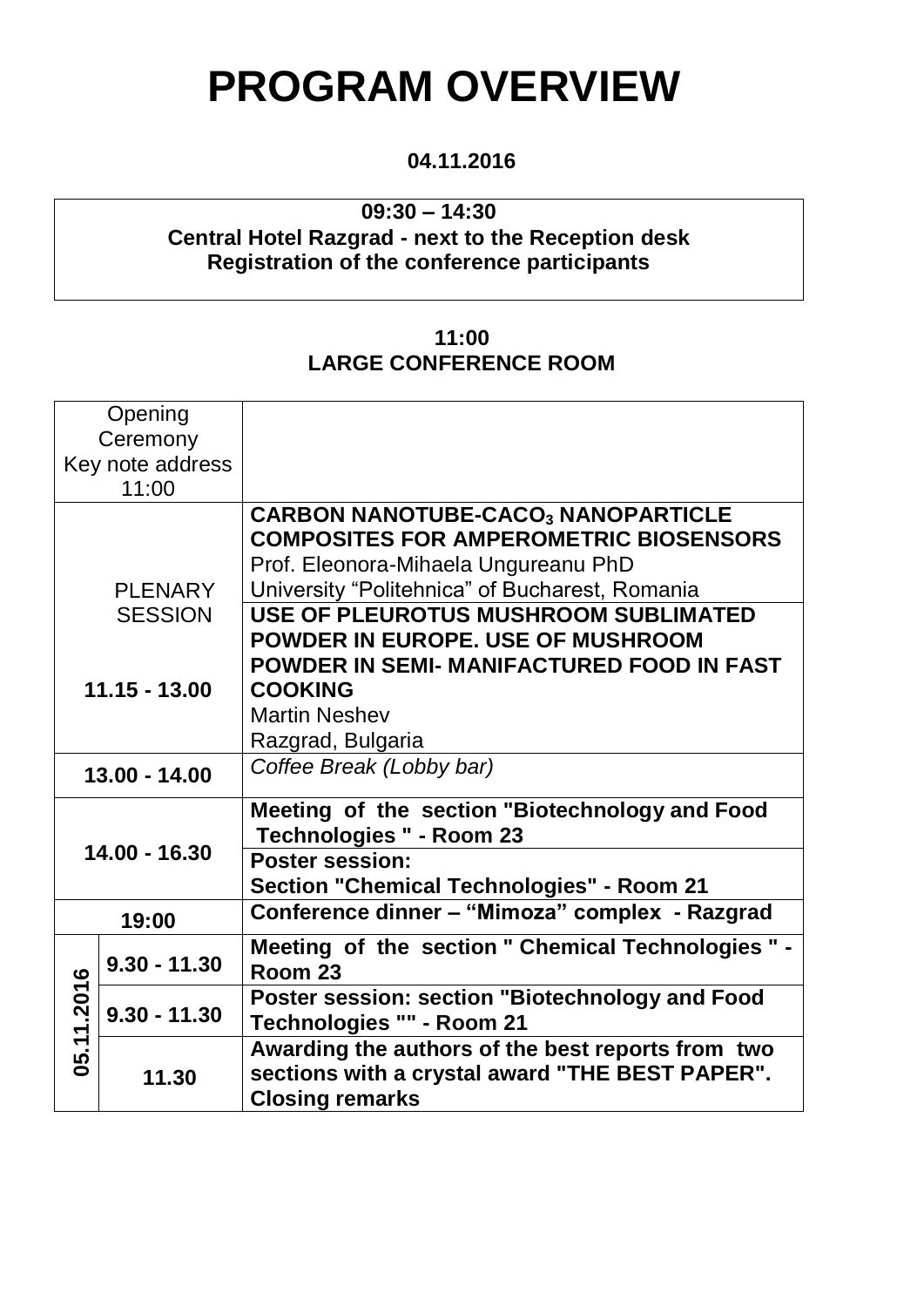#### **04.11.2016**

#### **Section " Biotechnologies and Food Technologies " Sectional reports: 04.11. 2016 14.00-16.30 – room 23 Session Chair: N. Ivanova**

# **FRI-23-1-BFT(R)**

- 01 Investigating the impact of bacterial enzyme preparation with collagenase activity on the protein fraction of boiled sausages
	- **D. Indzhelieva**
- 02 Nutritional properties of eincorn wheat (*triticum monococcum L.*) - review **G. Nakov, V. Stamatovska, L. Necinova, N. Ivanova, S. Damyanova**
- 03 Modernization and upgrade of laboratory equipment for analysis of foodstuffs **Z. Zlatev**
- 04 Reodynamical theory of viscous-elastic system deforming **V. Goots, O. Gubenia, O. Guts**

#### **Section "Chemical Technologies" Poster session: 04.11.2016 14.00-16.30 – room 21 Session Chair: Ts. Dimitrov**

#### **FRI-21-P-CT(R)**

01. Study on the mechanical resistance enhancement of porcelain body formulation by binders addition

#### **E. Barrachina, I. Calvet, D. Fraga, S. Kozhukharov, J. Carda**

- 02. Theoretical anharmonic vibrational spectroscopy of nucleosides. guanosine and its mono- and dehydrated complexes in gas-phase **N. Markova, N. Stoyanova, V. Enchev, L. Pejov**
- 03. Influence of  $N a H_2 PQ_2$  content on the compositional and morpho-logical characteristics of NiCoP coatings deposited at room temperature and potentiostatic conditions

#### **K. Ignatova, Y. Marcheva, S.Kozhukharov**

04. Rice husks ash porous structure dependence on the nature of activation reagent and combustion temperature

#### **L. Gonsalvesh-Musakova, S. Pavlov, M. Tavlieva, V. Georgieva**

- 05. Surface Zn inclusion in phosphate treated cerium conversion coatings deposited on AA2024-T3 aircraft alloy
	- **S. Kozhukharov, C. Girginov, I. Avramova, M. Milanes**
- 06. Obtaining of wear resistant materials **I. Markovska, T. Michalev, S. Yaneva, A. Apostolov**
- 07. Humidity sensing properties of sensors based on Ti-Zr-Ce-O surface layers prepared via a sol-gel method **Z. Nenova, S. Kozhukharov, N. Nedev, T. Nenov**
- 08. Influence of external electric field on the tautomeric equilibrium of 2-carbamido-1,3 indandione: UV-VIS and theoretical investigation **V.Enchev, I. Angelov, I. Filipova, N. Markova, L. Pejov, I. Buchvarov, A. Trifonov**
- 09. Hardening glass ceramics with low thermal expansion **V. Goleus, A. Nosenko, A. Zaychuk, A. Amelina, N. Ilchenko, Ts. Dimitrov, Y. Bondarenko**
- 10. Biogenic magnetite/activated carbon composite electrodes for electrochemical capacitors in aqueous electrolyte **S. Veleva, Ch. Girginov, A. Stoyanova**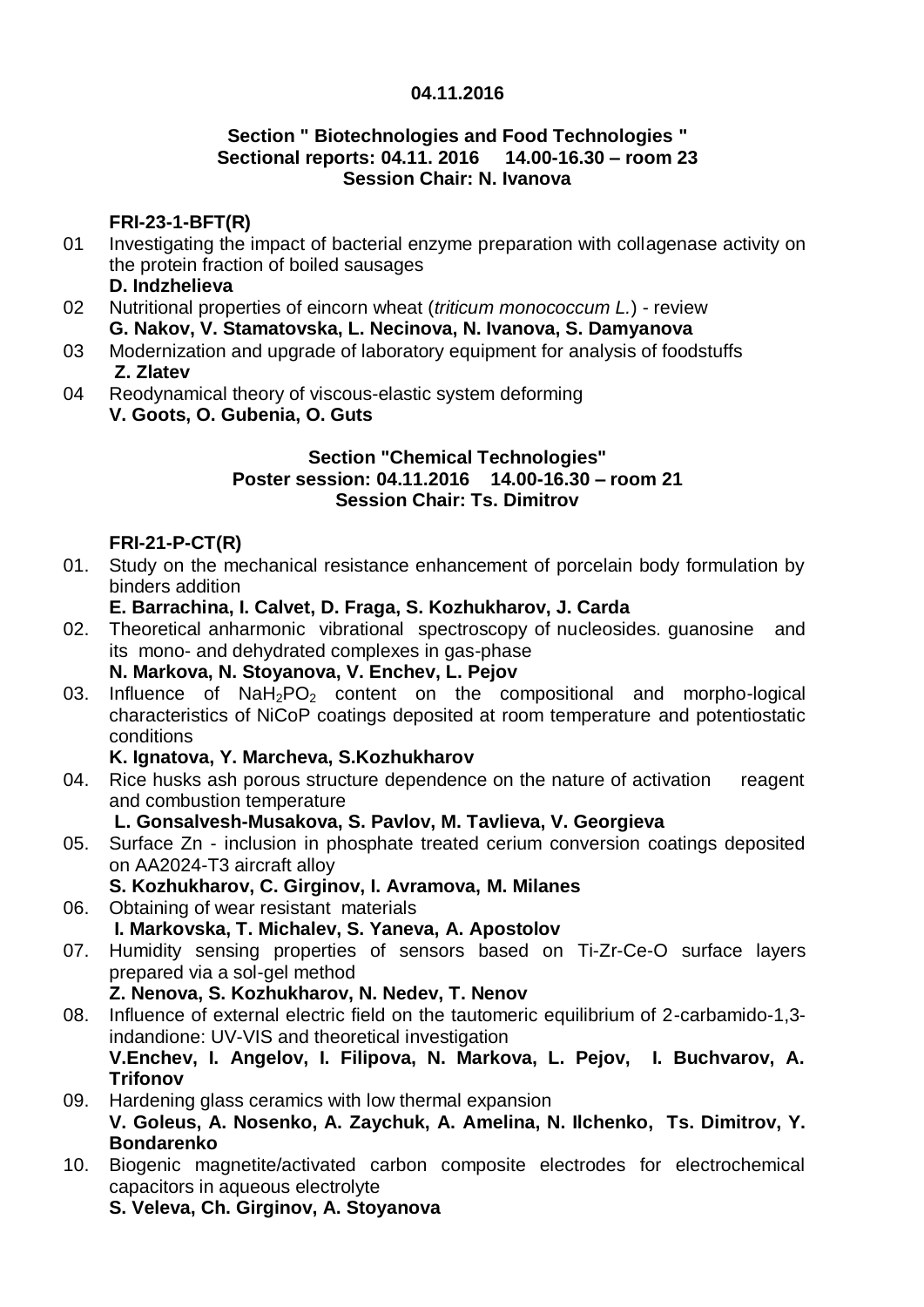- 11. Study on the corrosion inhibition of stainless steel X5CrNi18-10 by D Panthenol 75% W in chlorine-containing media **M. Ilieva**
- 12. The impact of raw materials on the properties alumomagnesium spinel obtained by sintering

# **O. Karasyk, V. Goleus, Ts. Dimitrov, A. Korolenko**

13. Chemical stepwise solution phase synthesis of a tetraribonucleotide agcu, in directions from the 5' $\rightarrow$ 3' as well as 3' $\rightarrow$ 5' terminus, using a modification of the hphosphonate chemistry

#### **S. Bayryamov**

14. Influence of the ceramic slurry characteristics by forming of porous ceramics using a replication method

# **G. Kolchakova, S. Koruderlieva, I. Chomakov, M. Ivanova**

- 15. Bio-electrochemical process of nitrogen and phosphorus removal from water **Y. Dimitrova, G. Peeva, V. Nenov**
- 16. A study on the corrosion of mild steel in a solution with added organic compound **T. Haralanova, M. Ilieva, Ch. Girginov**
- 17. Study on the structure and properties of samarium selenite by density functional theory

# **R. Yankova, S. Genieva, M. Stancheva, G. Dimitrova**

- 18. Study on the kinetics ot thermal degradation after uv irradiation [of polyethylene](http://onlinelibrary.wiley.com/doi/10.1002/app.33349/full)  [oxide films containing cobalt \(III\) acetylacetonate additive](http://onlinelibrary.wiley.com/doi/10.1002/app.33349/full) **M. Tavlieva, D. Kiryakova, A. Atanassov**
- 19. Study of the potential of salvage of industrial waste alumo oxides to be used in refractory manifacture

# **M. Ivanova, S. Koruderlieva, B. Bogdanov, G. Kolchakova**

- 20. Theoretical model of formation of а zone of chemical contamination with hydrogen sulfide as a result of an accident **P. Atanasova, S. Nedkova, S. Naydenova**
- 21. Installation desing for degradation of waste from "Aurubis Bulgaria"AD
	- **D. Georgiev, D. Rusev, I. Gradinarov**
- 22. Studies in the synthesis of glass-ceramics materials doped with rare earths **Y. Hristov, I. Ivanov**
- 23. Co(II) complexes of 4- and 5-nitro-substituted heteroaryl cinnamoy derivatives **I. Nikolova, M. Marinov, A. Dimitrov, P. Marinova, N. Stoyanov**
- 24. Synthesis and study of Co-doped willemite ceramic pigments **Ts. Dimitrov**
- 25. Equilibrium constant calculation of a chemical reaction by computer processing of thermodynamic data
	- **T. Haralanova, Ch. Girginov, A. Dishliev**

#### **05.11.2016**

#### **Section "Chemical Technologies" Sectional reports: 05.11. 2016 09.30-11.30– room 23 Session Chair: M. Stancheva**

# **SAT-23-1-CT(R)**

.

- 01. System analysis and design of optimal supply chan for biofuels **E. Ganev, Y. Dzhelil, D. Dobrudzhaliev**
- 02. Wastewater treatment with natural zeolite of the clinoptilolite type **T. Michalev, I. Markovska, S. Yaneva**
- 03. Influence of small modifying additives on properties enamel coatings **O. Ryzhova***,* **M. Khokhlov**
- 04. On the anode influence over the performance of microbiological fuel cell **R. Koleva. B. Midyurova, H. Yemendzhiev, V. Nenov**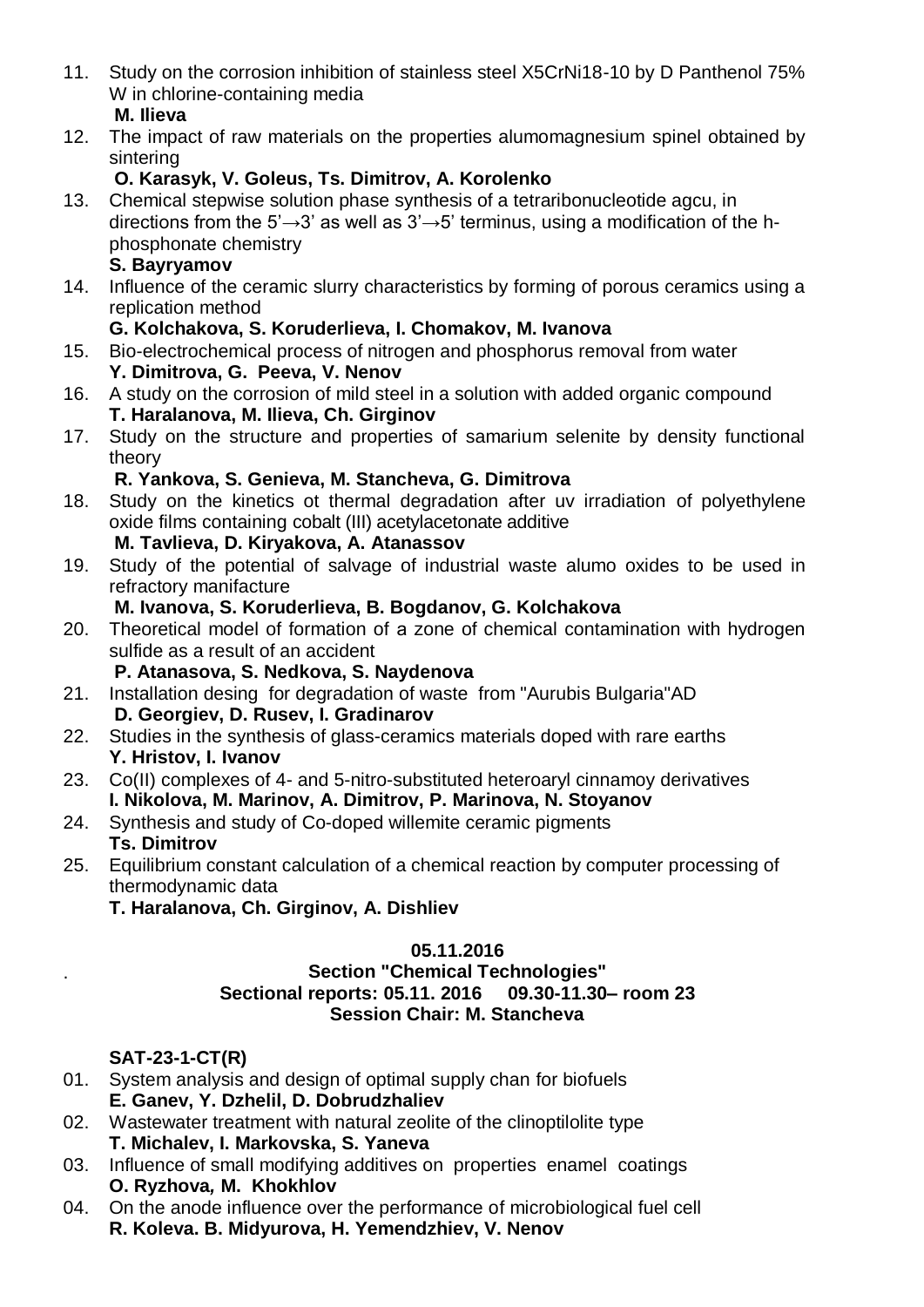- 05. Synthesis and study of garnet ceramic pigments **Ts. Dimitrov, M, Doynov, M. Stancheva**
- 06. Studying of interaction between melt of sodium metaphosphate and dross was formed in the process of the hot deformation

**A. Cheremysinova, Y. Kozlov, I. Sknar, L. Petrenko**

#### **Section " Biotechnologies and Food Technologies " Poster session: 05.11. 2016 09.30-11.30 – room 21 Session Chair: N. Ivanova**

# **SAT-21-P- BFT(R)**

- 01. The problem of criterion analysis of play-technological systems of packaging lines **L. Kryvoplias – Volodina, O. Gavva**
- 02. The need for insurance of the food industry in the European Union **M. Arych**
- 03. Proper nutrition - the foundation of health and longevity **G. Shcherbakova**
- 04. Influence of thermal conditions of formation of products from the dough to the quality of finished products

**V. Rachok, V. Telychkun, Y. Telychkun, S. Stefanov, T. Yanakiev, A. Semimitchev**

- 05. Processing to prevent the appearance of pinking in sparkling wines **I. Melnik, A. Kuchukhidze, P. Mitev, N. Stoyanov**
- 06. Verification of BDS en ISO 9308-1:2014 water quality. Enumeration of *Escherichia coli* and coliform bacteria - part 1: membrane filtration method **D. Ivanova, G. Grigorova**
- 07. Antimicrobial activity of *Bacillus methylotrophicus* 47 against phyto-pathogenic fungi **R. Denkova, B. Goranov, D. Teneva, Z. Denkova, H. Marinov, G. Kostov**
- 08. Biochemical and molecular-genetic identification of *Lactobacillus* strains of human origin

**D. Dimbareva, R. Denkova, D. Teneva, B. Goranov, Z. Urshev, Z. Denkova, G. Kostov**

09. Resistance of probiotic lactobacilli, bifidobacteria and propionic acid bacteria strains to preservatives applied in cosmetic formulations

**B. Goranov, R. Denkova, D. Teneva, D. Dimbareva, Z. Denkova, G. Kostov**

- 10. Chemical composition of essential oil from *stachys cretica* subsp. Bulgarica rech. fil. **S. Damyanova, A. Stoyanova, T. Atanasova, P. Bozov**
- 11. Chemical composition, antioxidant and antimicrobial activities of extracts from sage (salvia officinalis L.).
	- **S. Mollova, S. Damyanova, I. Kostova, A. Stoyanova**
- 12. Fluorescent microscopic analysis of bovine blood neutrophils by QDS labe-led antibovine neutrophil elastase antibody
	- **Z. Becheva, K. Gabrovska, Ts. Godjevargova**
- 13. Analysis of additives in soft drinks **M. Petrova, I. Ivanova, S. Damyanova, N. Ivanova**
- 14. Amplifiers of taste in meat products **M. Petrova, I. Ivanova, S. Damyanova, N. Ivanova, I. Mustafov**
- 15. Basic processes for surface treatment of stainless steel in conjunction with hygienic design of process equipment for the food industry **G. Angelova, S. Stefanov, S. Atanasova**
- 16. Advanced and innovative methods for freezing of food products **D. Gospodinov, D. Avdjiev, G. Mihailov**